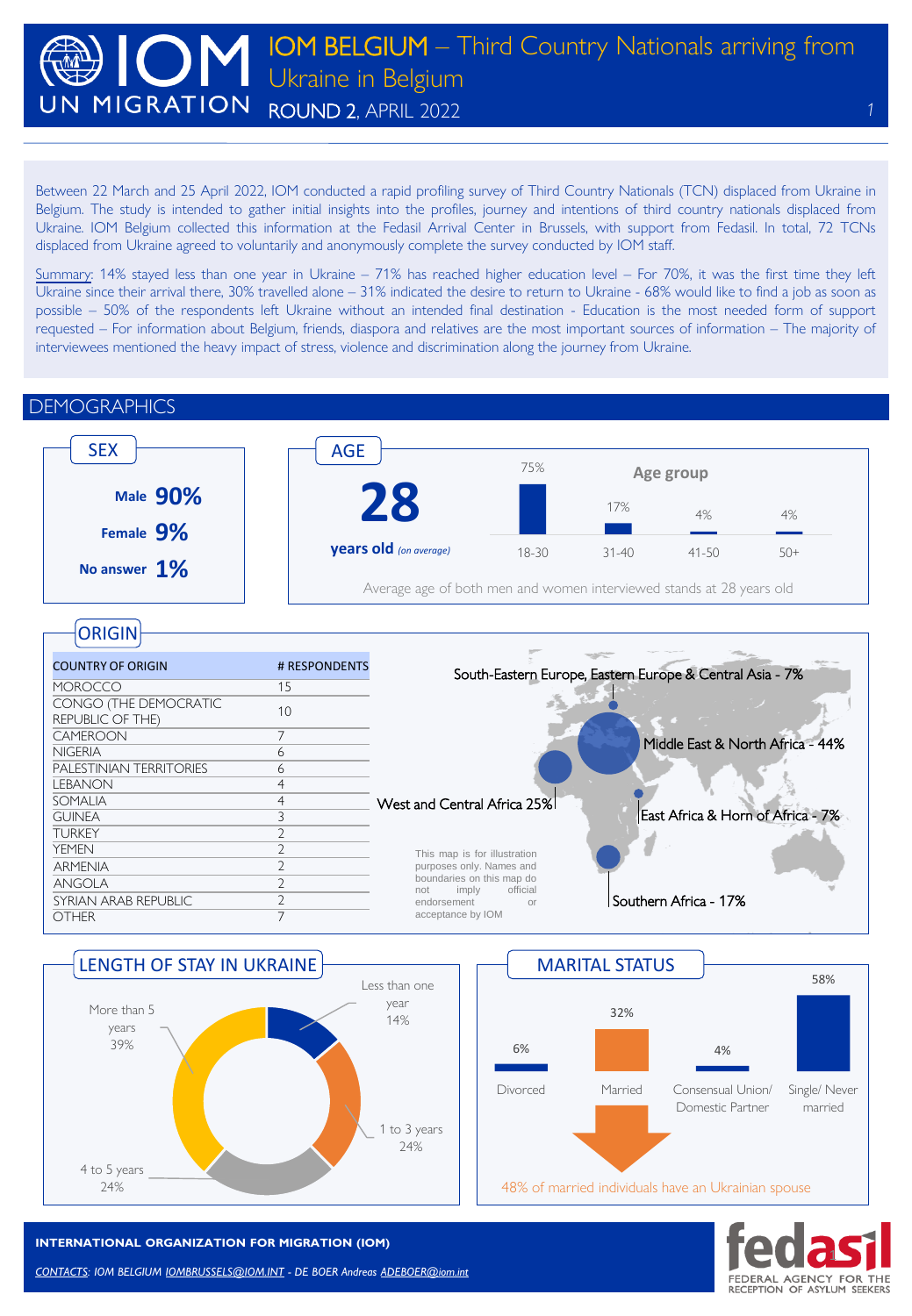### EDUCATIONAL & ECONOMIC STATUS

### **EDUCATION**



71% of individuals interviewed have, or were pursuing, a university degree in Ukraine. Most degrees (ongoing or achieved) focused on Information Technology and Communication (ITC) or on the Health and Welfare sector.

## EMPLOYMENT

53% of individuals interviewed in Belgium were student before leaving Ukraine and 27% were employed (in addition to 4% selfemployed).

| <b>EMPLOYMENT STATUS IN UKRAINE</b>                                                               | % RESPONDENTS                       |
|---------------------------------------------------------------------------------------------------|-------------------------------------|
| <b>STUDENT</b>                                                                                    | 53%                                 |
| <b>EMPLOYED</b>                                                                                   | 27%                                 |
| UNEMPLOYED AND NOT LOOKING FOR A JOB                                                              | 6%                                  |
| <b>WORKING IN INFORMAL SECTOR</b>                                                                 | 6%                                  |
| SELF-EMPLOYED (INCLUDING FARM, BUSINESS)                                                          | 4%                                  |
| UNEMPLOYED AND LOOKING FOR A JOB                                                                  | 3%                                  |
| DON'T KNOW/ NO ANSWER                                                                             | 1%                                  |
| <b>EMPLOYMENT PROSPECTS</b><br><b>IN BELGIUM</b><br>Will try to<br>find an<br>official job<br>68% | No, no plan<br>to find a job<br>32% |

**TRAVEL** 



# TRAVEL MODALITIES



Travelled outside of Ukraine<br>for the **first time** since they<br>arrived there for the **first time** since they

**30%** Travelled outside of Ukraine **alone**

**INTERNATIONAL ORGANIZATION FOR MIGRATION (IOM)**

The designations employed and the presentation of material throughout the report do not imply expression of any opinion whatsoever on the part of IOM concerning the legal status of any country, territory, city or area, or of its authorities, or concerning its frontiers or boundaries. The opinions expressed in the report are those of the authors and do not necessarily reflect the views of the International Organization for Migration (IOM).